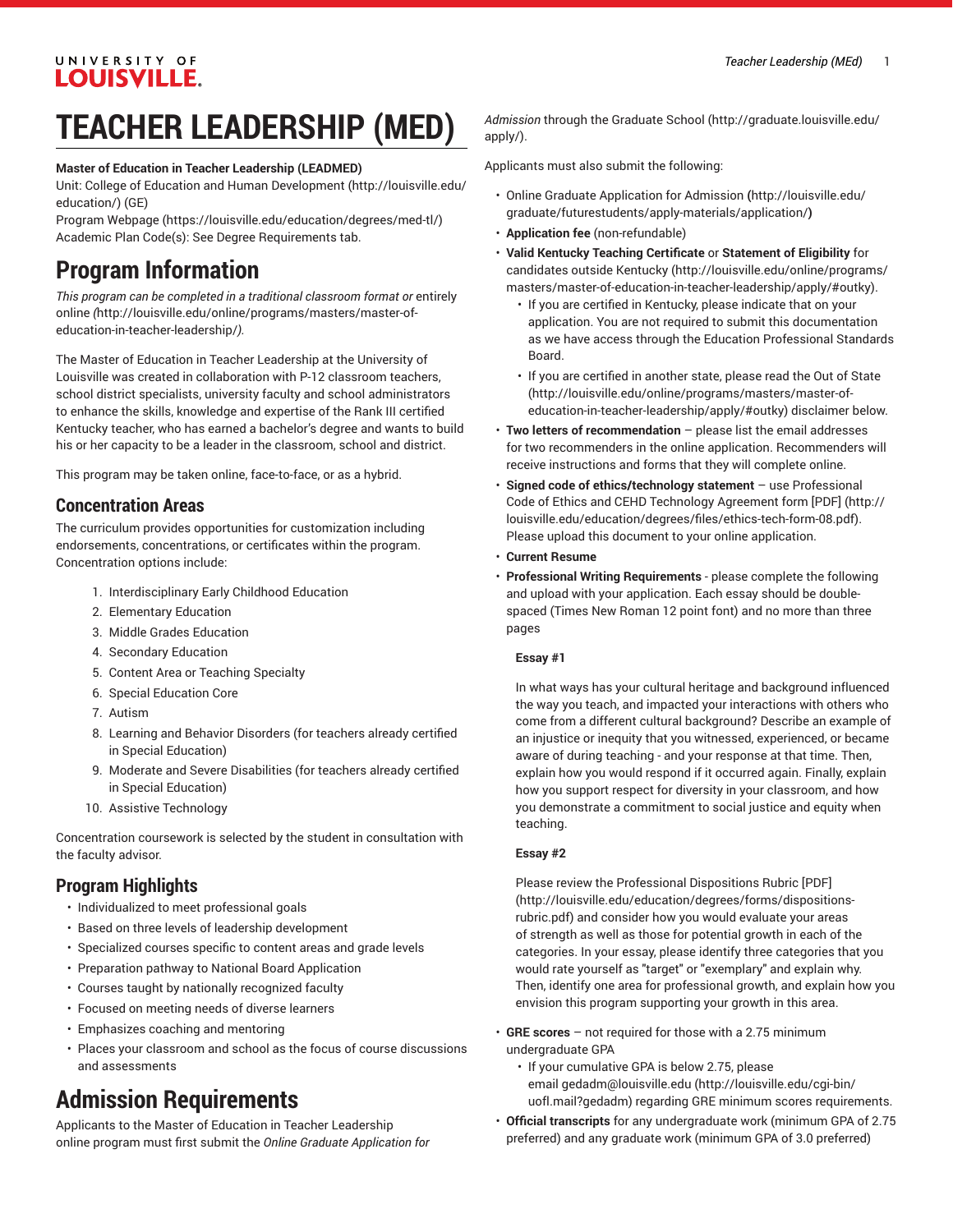## UNIVERSITY OF **LOUISVILLE.**

#### **Please have transcripts sent to:** Graduate School

University of Louisville Louisville, KY 40292

#### **For electronic transcripts**, please have them sent

to: [gradadm@louisville.edu \(http://louisville.edu/cgi-bin/uofl.mail?](http://louisville.edu/cgi-bin/uofl.mail?gradadm@louisville.edu) [gradadm@louisville.edu](http://louisville.edu/cgi-bin/uofl.mail?gradadm@louisville.edu))

**Note:** Meeting GRE score and/or GPA minimums does not guarantee admission to the program.

## **Out-of-State Students**

Out-of-state prospects who have teacher certification should be advised that we cannot guarantee the program will meet licensure, salary, advancement or other requirements in their state. As part of the admission process, we will require a written statement confirming their interest in the program for personal development and they understand the program is designed to meet Kentucky certification requirements only. For more information, please contact our academic advisor at [betty.hampton@louisville.edu. \(http://louisville.edu/cgi-bin/uofl.mail?](http://louisville.edu/cgi-bin/uofl.mail?betty.hampton) [betty.hampton](http://louisville.edu/cgi-bin/uofl.mail?betty.hampton))

## **International Students**

Applicants who have attended a college or university outside of the United States are also required to submit an evaluation of their transcript through either WES (World [Education](http://wes.org/) Services [\(http://wes.org/](http://wes.org/))) or ECE ([Educational](http://ece.org/) Credential Evaluators [\(http://ece.org/\)](http://ece.org/)). Please note that transcript evaluations can sometimes take several weeks.

- **TOEFL/IELTS/Duolingo** required of all foreign students from countries in which English is not the native language.
	- Students who hold a baccalaureate or advanced degree from an accredited institution in the U.S. are exempt from this requirement.

## **Enrollment Requirements**

Upon admission to the program, students will be assigned a faculty advisor and will work collaboratively with that advisor to complete any additional requirements needed before enrolling.

# **Program Requirements**

## **Master of Education in Teacher Leadership**

Academic Program Code(s): LEADMEDCON, LEDMEDCOO, LEADMEDELE, LEADMEDIEC, LEADMEDMID, LEADMEDSEC

| Code                                                                                                                                                                 | Title                                              | <b>Hours</b> |  |  |
|----------------------------------------------------------------------------------------------------------------------------------------------------------------------|----------------------------------------------------|--------------|--|--|
| <b>Teacher Leadership - Level I</b>                                                                                                                                  |                                                    |              |  |  |
| <b>EDAP 637</b>                                                                                                                                                      | Using Assessment to Improve Student<br>Achievement | 3            |  |  |
| <b>EDAP 638</b>                                                                                                                                                      | Instructional Strategies for Diverse Learners      | 3            |  |  |
| <b>EDSP 639</b>                                                                                                                                                      | Education Research in P-12 Setting                 | 3            |  |  |
| <b>Mid-point Assessment</b>                                                                                                                                          |                                                    |              |  |  |
| Successful completion of 15 credit hours; scored Exemplary or<br>Target on Rubrics for Advanced Candidates including dispositions<br>assessment, minimum GPA of 3.0. |                                                    |              |  |  |
| <b>Teacher Leadership - Level II</b>                                                                                                                                 |                                                    |              |  |  |
| Concentration Courses <sup>1</sup>                                                                                                                                   |                                                    | $12 - 15$    |  |  |
| Elective                                                                                                                                                             |                                                    | $0 - 3$      |  |  |

| <b>Teacher Leadership - Level III</b> |                                                                          |  |  |
|---------------------------------------|--------------------------------------------------------------------------|--|--|
| <b>EDAP 677</b>                       | Developing Collaborative Groups: Facilitating,<br>Coaching and Mentoring |  |  |
| EDAP 681                              | Teacher Leadership in Practice                                           |  |  |
| <b>Minimum Total Hours</b>            |                                                                          |  |  |

Minimum of 18 credit hours in 600-level courses is required.

Transfer credit must be officially accepted by the advisor (maximum of six (6) credit hours); final acceptance is dependent upon receipt of official transcripts.

A maximum of nine (9) credit hours taken in non-degree status can be applied toward a master's degree (upon approval of advisor).

All courses must be completed within six years of admission to the program.

#### **Exit Assessment**

Successful completion of all required coursework; scored Exemplary or Target on Rubrics for Advanced Candidates including dispositions assessment; minimum 3.0 GPA with no grade lower than C.

#### **Degree Candidacy**

Students not enrolled during the semester in which they intend to graduate must register for degree candidacy [as outlined in the Graduate](http://catalog.louisville.edu/graduate/general-policies-procedures-requirements/) [Catalog](http://catalog.louisville.edu/graduate/general-policies-procedures-requirements/) ([http://catalog.louisville.edu/graduate/general-policies](http://catalog.louisville.edu/graduate/general-policies-procedures-requirements/)[procedures-requirements/\)](http://catalog.louisville.edu/graduate/general-policies-procedures-requirements/).

1 Concentration coursework is selected in consultation with the student's faculty advisor.

## **Master of Education in Teacher Leadership—Special Education**

Academic Program Code(s): LEADMEDAST, LEADMEDASO, LEADMEDAUT, LEADMEDAUO, LEADMEDSPE, LEADMEDSPO

#### *No applications are being accepted for the Assistive Technology concentration for the 2019-2020 academic year. Please check the* [program](https://louisville.edu/education/degrees/med-tl/) [website](https://louisville.edu/education/degrees/med-tl/) *(*<https://louisville.edu/education/degrees/med-tl/>*) for updates.*

| Code                                                                                                                                                                 | Title                                                | <b>Hours</b> |  |  |
|----------------------------------------------------------------------------------------------------------------------------------------------------------------------|------------------------------------------------------|--------------|--|--|
| <b>Teacher Leadership - Level I</b>                                                                                                                                  |                                                      |              |  |  |
| <b>EDSP 639</b>                                                                                                                                                      | Education Research in P-12 Setting                   | 3            |  |  |
| <b>EDSP 644</b>                                                                                                                                                      | <b>Applied Behavior Analysis</b>                     | 3            |  |  |
| <b>EDSP 669</b>                                                                                                                                                      | Single Subject Research Methods and Designs          | 3            |  |  |
| <b>Mid-point Assessment</b>                                                                                                                                          |                                                      |              |  |  |
| Successful completion of 15 credit hours; scored Exemplary or<br>Target on Rubrics for Advanced Candidates including dispositions<br>assessment, minimum GPA of 3.0. |                                                      |              |  |  |
| <b>Teacher Leadership - Level II</b>                                                                                                                                 |                                                      |              |  |  |
| Concentration Courses <sup>1</sup>                                                                                                                                   |                                                      | 15           |  |  |
| <b>Teacher Leadership - Level III</b>                                                                                                                                |                                                      |              |  |  |
| <b>EDSP 652</b>                                                                                                                                                      | Academic and Behavior Response to Intervention       | 3            |  |  |
| <b>EDSP 653</b>                                                                                                                                                      | Practicum in Autism and Applied Behavior<br>Analysis | 3            |  |  |
| or EDSP 668                                                                                                                                                          | Assistive Technology Seminar                         |              |  |  |